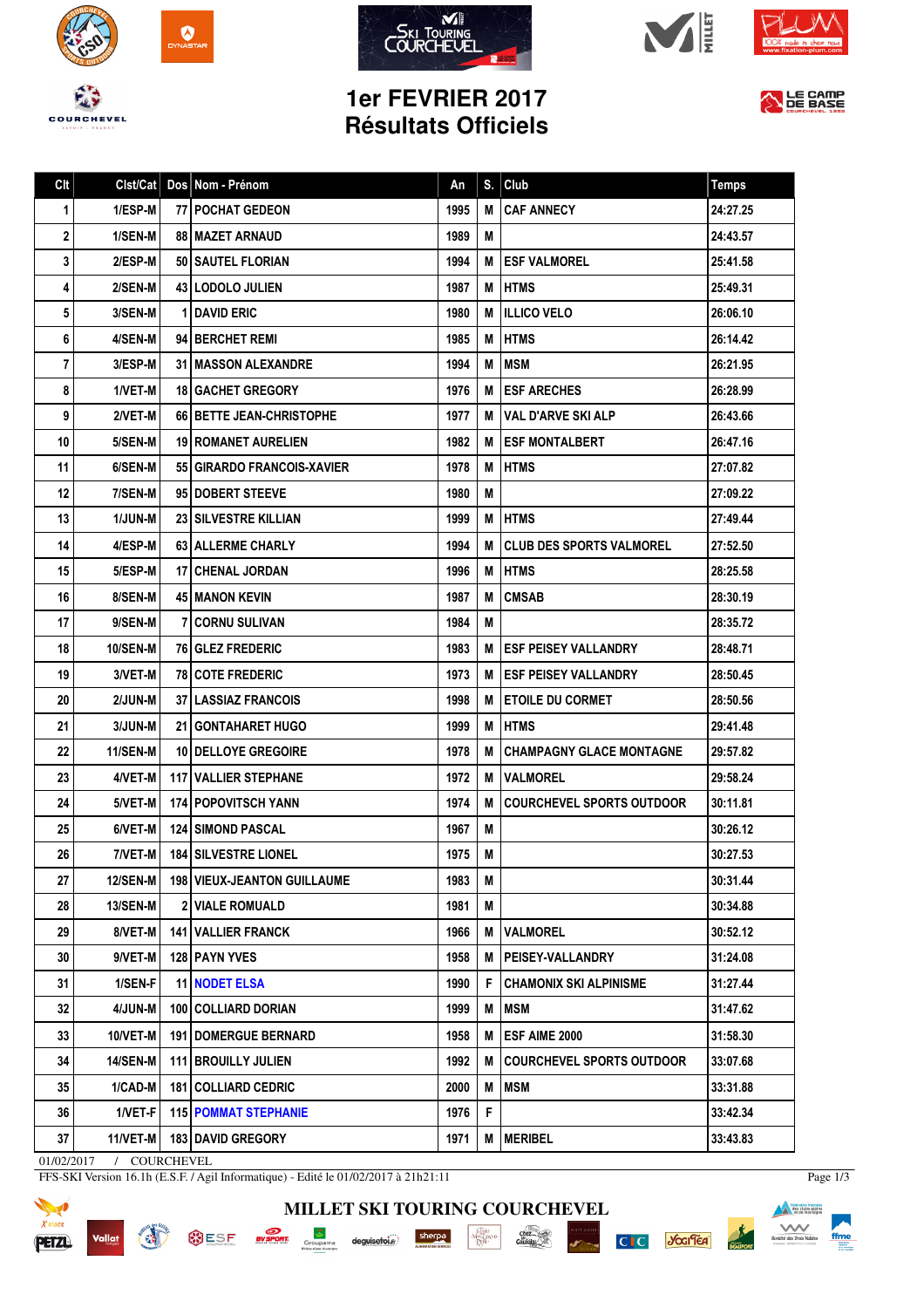| Clt | Clst/Cat        | Dos Nom - Prénom                   | An   | S. | Club                             | <b>Temps</b> |
|-----|-----------------|------------------------------------|------|----|----------------------------------|--------------|
| 38  | 2/SEN-F         | <b>136   LEROUX CHARLOTTE</b>      | 1990 | F  | <b>ESF GRAND BORNAND</b>         | 33:52.31     |
| 39  | <b>12/VET-M</b> | <b>169   THOMET JEAN-MARC</b>      | 1968 | M  | <b>ESF GRAND BORNAND</b>         | 33:52.54     |
| 40  | <b>15/SEN-M</b> | <b>132 DELATTRE BENJAMIN</b>       | 1988 | M  |                                  | 33:58.24     |
| 41  | 2/VET-F         | <b>52 ROUSSET MELANIE</b>          | 1976 | F  | <b>CMSAB</b>                     | 34:00.26     |
| 42  | 13/VET-M        | 195 LAMBERT PIERRE                 | 1976 | M  |                                  | 34:12.39     |
| 43  | <b>16/SEN-M</b> | <b>154 ARMIT CHRISTOPHER</b>       | 1988 | M  |                                  | 34:15.27     |
| 44  | 14/VET-M        | <b>178 MARSHALL KEITH</b>          | 1966 | M  | <b>HERRY BOZ</b>                 | 34:17.53     |
| 45  | 15/VET-M        | <b>190 CATEAU CHRISTIAN</b>        | 1970 | M  |                                  | 34:18.08     |
| 46  | 16/VET-M        | 138 PETITJEAN ROBERT               | 1959 | M  | <b>COURCHEVEL SPORTS OUTDOOR</b> | 34:18.76     |
| 47  | 17/SEN-M        | <b>130 LEYVASTRE NANS</b>          | 1992 | M  |                                  | 34:22.03     |
| 48  | <b>18/SEN-M</b> | <b>149 BERTHELOT NICOLAS</b>       | 1982 | Μ  |                                  | 34:51.63     |
| 49  | 17/VET-M        | 9 LLOYD NICK                       | 1967 | M  |                                  | 34:55.76     |
| 50  | 18/VET-M        | <b>127   TOWNEND LEE</b>           | 1973 | M  | <b>SNOWORKS</b>                  | 35:17.75     |
| 51  | <b>19/SEN-M</b> | 101 GARI CHRISTOPHE                | 1987 | M  |                                  | 35:30.95     |
| 52  | 19/VET-M        | <b>83 OUEY LAURENT</b>             | 1970 | M  | <b>HTMS</b>                      | 35:38.17     |
| 53  | 6/ESP-M         | <b>180 FRANCOIS JEREMIE</b>        | 1994 | M  | <b>GILBERT SPORTS MORIOND</b>    | 35:38.32     |
| 54  | 3/VET-F         | <b>104 SERDA PATRICIA</b>          | 1969 | F  | <b>MSM</b>                       | 35:45.87     |
| 55  | 4/VET-F         | <b>155 CHENAL CLAUDE</b>           | 1967 | F  | <b>HTMS</b>                      | 35:55.93     |
| 56  | 20/VET-M        | <b>166 GIRARD GREGORY</b>          | 1975 | M  |                                  | 35:56.54     |
| 57  | 5/VET-F         | <b>247 BATCHELOR MELANIE</b>       | 1970 | F  | <b>COURCHEVEL SPORTS OUTDOOR</b> | 35:58.67     |
| 58  | 21/VET-M        | <b>140 GIRARD GREGORY</b>          | 1974 | M  |                                  | 36:08.78     |
| 59  | <b>20/SEN-M</b> | <b>153 GUNTZ JEREMY</b>            | 1983 | M  | <b>ESF COURCHEVEL 1550</b>       | 37:01.21     |
| 60  | <b>21/SEN-M</b> | 158 D'AMORE GREGORY                | 1993 | M  | <b>ESF LA CLUSAZ</b>             | 37:06.10     |
| 61  | 3/SEN-F         | <b>228 CAILLET PAULINE</b>         | 1983 | F  | <b>ESF COURCHEVEL 1850</b>       | 37:06.75     |
| 62  | 22/VET-M        | 236 MALAVAL SEBASTIEN              | 1976 | M  |                                  | 37:12.82     |
| 63  | 6/VET-F         | 250 BARTNIKI MIREILLE              | 1970 | F  | <b>HTMS</b>                      | 37:20.76     |
| 64  | 23/VET-M        | 208 DURAND-TERRASSON ROLAND        | 1960 | M  |                                  | 37:28.52     |
| 65  | 1/SVET-M        | <b>165 BONIN ALAIN</b>             | 1956 | М  |                                  | 37:31.51     |
| 66  | <b>24/VET-M</b> | 33 DE THIERSANT PASCAL             | 1962 | M  |                                  | 38:00.51     |
| 67  | <b>25/VET-M</b> | 186 VALLEE GILLES                  | 1966 | М  |                                  | 38:04.73     |
| 68  | <b>26/VET-M</b> | <b>121 PINET FREDERIC</b>          | 1977 | M  |                                  | 38:12.19     |
| 69  | 2/CAD-M         | <b>196   ABONDANCE DYLANE</b>      | 2001 | M  | MSM                              | 38:23.93     |
| 70  | 7/VET-F         | <b>266 POULET LAURENCE</b>         | 1977 | F  | <b>COURCHEVEL SPORTS OUTDOOR</b> | 38:25.76     |
| 71  | <b>27/VET-M</b> | <b>179 VITALE CRISTIANO</b>        | 1970 | M  |                                  | 38:31.54     |
| 72  | 8/VET-F         | <b>171   GACHET-MAUROZ PASCALE</b> | 1958 | F  | <b>ESF COURCHEVEL 1550</b>       | 38:35.51     |
| 73  | <b>28/VET-M</b> | 231   PACHOUD ERIC                 | 1963 | M  | <b>ENDURANCE GRIGNON</b>         | 38:45.12     |
| 74  | 4/SEN-F         | <b>173 GLEZ VERONIQUE</b>          | 1985 | F  | <b>ESF LES ARCS</b>              | 39:01.26     |
| 75  | 5/SEN-F         | 151 O'BRIEN JOANNA                 | 1983 | F  |                                  | 39:23.09     |
| 76  | <b>29/VET-M</b> | <b>168   TOMASELLO ALESSANDRO</b>  | 1974 | M  |                                  | 39:40.57     |
| 77  | <b>22/SEN-M</b> | 230 MONNOT ANTOINE                 | 1987 | M  |                                  | 39:45.64     |
| 78  | <b>23/SEN-M</b> | <b>252 MOURIC BERTRAND</b>         | 1981 | M  |                                  | 39:54.25     |
| 79  | 30/VET-M        | 131 CASSFU LUDO                    | 1967 | M  |                                  | 40:04.52     |

01/02/2017 / COURCHEVEL

FFS-SKI Version 16.1h (E.S.F. / Agil Informatique) - Edité le 01/02/2017 à 21h21:11

Page 2/3